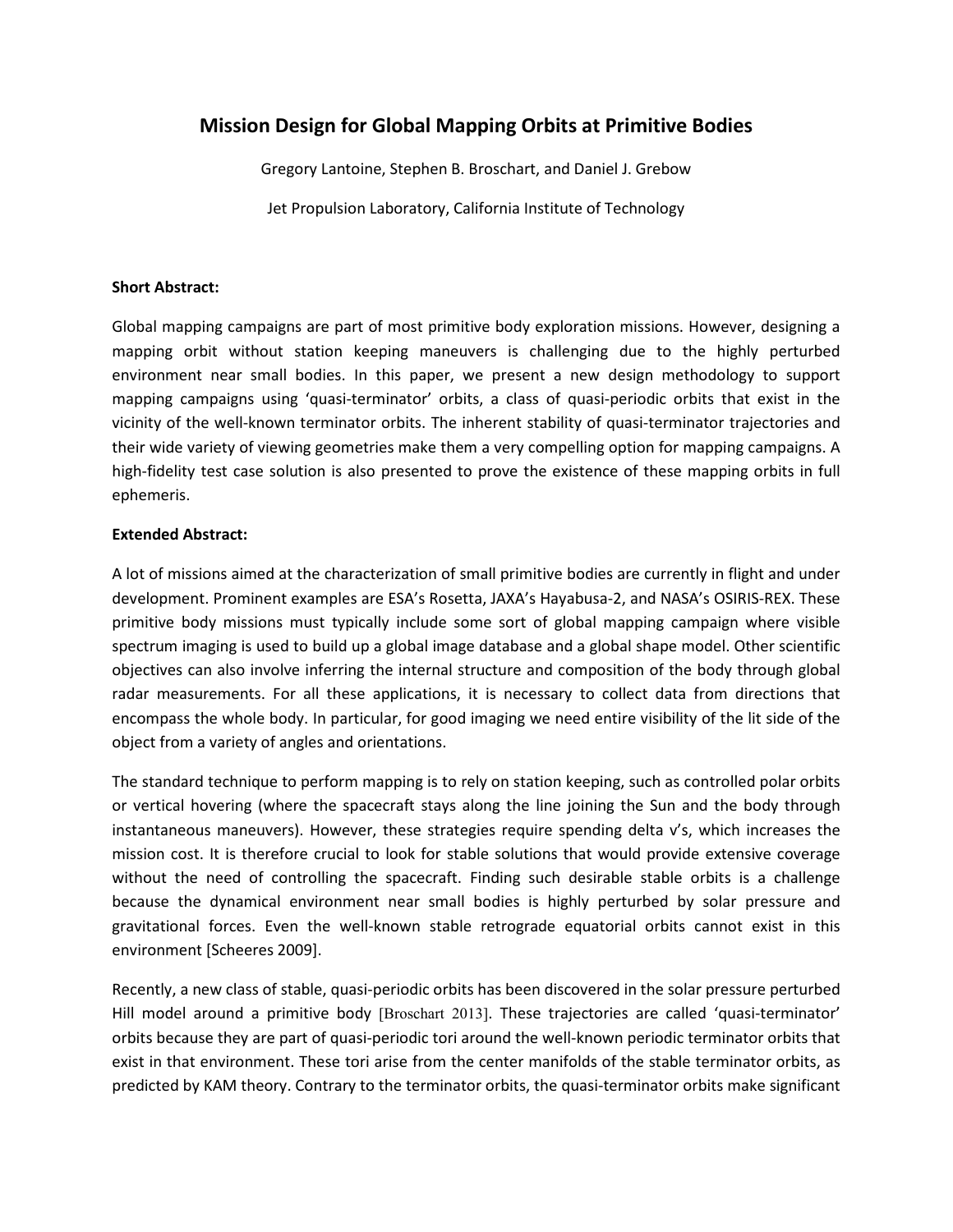departure from the terminator plane, and therefore provide much better viewing geometry: a significant portion of the period is spent over the Sun or Dark sides with a variety of solar phase angles. On any orbital orientation, station keeping is not in theory required since these orbits are also robust to solar pressure perturbation.

Figure 1 depicts a representative quasi-terminator orbit. Figure 2 demonstrates that a variety of Sunrelative orientation can be achieved in this type of orbit.



*Fig 1 – Example of Quasi-terminator orbit (with projections). Coordinates are in normalized units with a normalized version of Itokawa shown.*



*Fig 2 – Solar phase angle for the quasi-Terminator orbit shown above.*